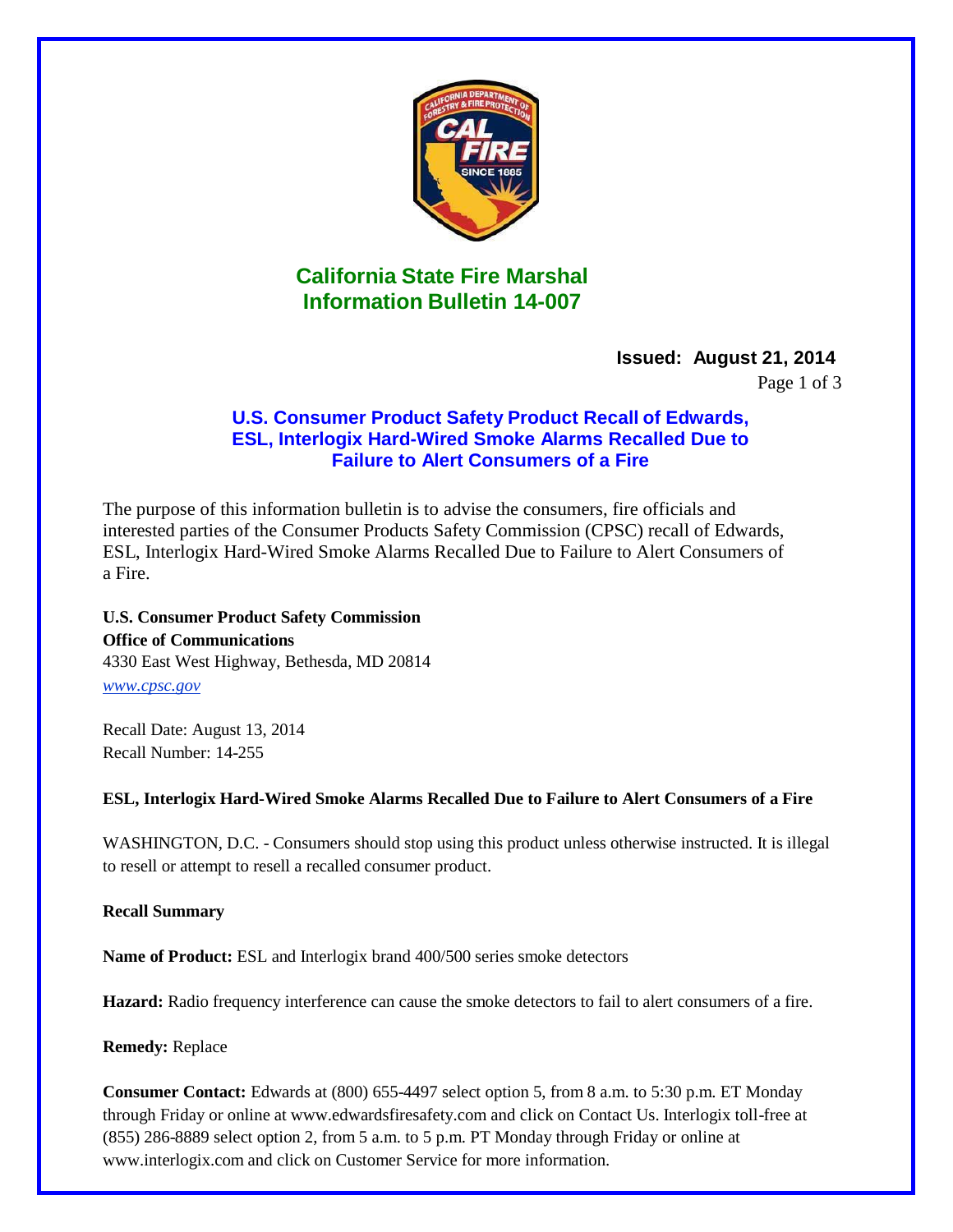

## **California State Fire Marshal Information Bulletin 14-006**

Page 2 of 3

### **Recall Details**

**Units:** About 141,000 in U.S. and 13,000 in Canada

**Description:** This recall involves thirty-three models of the 400 and 500 series Edwards (ESL)-branded and Interlogix smoke detectors hard-wired into a security system. Edwards and Interlogix smoke detectors are identical. The 2-wire or 4-wire detectors are round, white and measure 6 inches across by 2 inches high. The smoke detectors were made for professional installation and used primarily in commercial buildings, schools, hotels/motels, apartments, dormitories and homes as part of the fire alarm system. Recalled units have date codes 13084 through 14059 with the first two digits representing the year, for example: 13 for 2013 and 14 for 2014; and the last three digits representing the day of the year, for example: 084 is the 84th day of 2013, which is March 25, 2013. The initials ESL, the date code and one of the following model numbers are printed on a label on the back of the detector's cover and on the product's packaging.

**400 Series:** 429AT, 429C, 429CAD, 429CRT, 429CST, 429CT, 429CTAD, 449AT, 449C, 449CRT, 449CSRH, 449CSRT, 449CST, 449CSTE, 449CT and 449CTE.

**500 Series:** 511C, 518C, 521B, 521BXT, 521B-10PKDMP, 521B-10PKG, 521BXT-10PKG, 521BXT-DMP-10PKG, 528B, 528CRXT, 541C, 541C-10PKG, 541CXT, 541CXT-10PK and 548C.

#### **Incidents/Injuries:** None.

**Remedy:** Customers should immediately contact their security or fire system provider to determine if any of their units are included in the recall. If so, they will receive free replacement and free installation of new smoke detectors. Consumers should not take the alarms out of service until the replacement alarm has been installed. Only professional installers should remove and replace these units.

**Sold at:** Alarm system, security equipment and electrical equipment contractors, dealers and installers for use in fire alarm systems for commercial buildings, hotels/motels, apartments, dormitories and homes from March 2013 to February 2014. The cost of the individual detectors varies between \$30 and \$50. The cost of the integrated alarm or security systems varies greatly.

**Importers:** UTC Fire & Security Americas Corporation Inc., of Arden Hills, Minn. owns the Interlogix assets. Edwards assets were acquired by Walter Kidde Portable Equipment Inc., of Mebane, N.C. in January 2014. Both importers are units of United Technologies Corp., of Hartford, Conn.